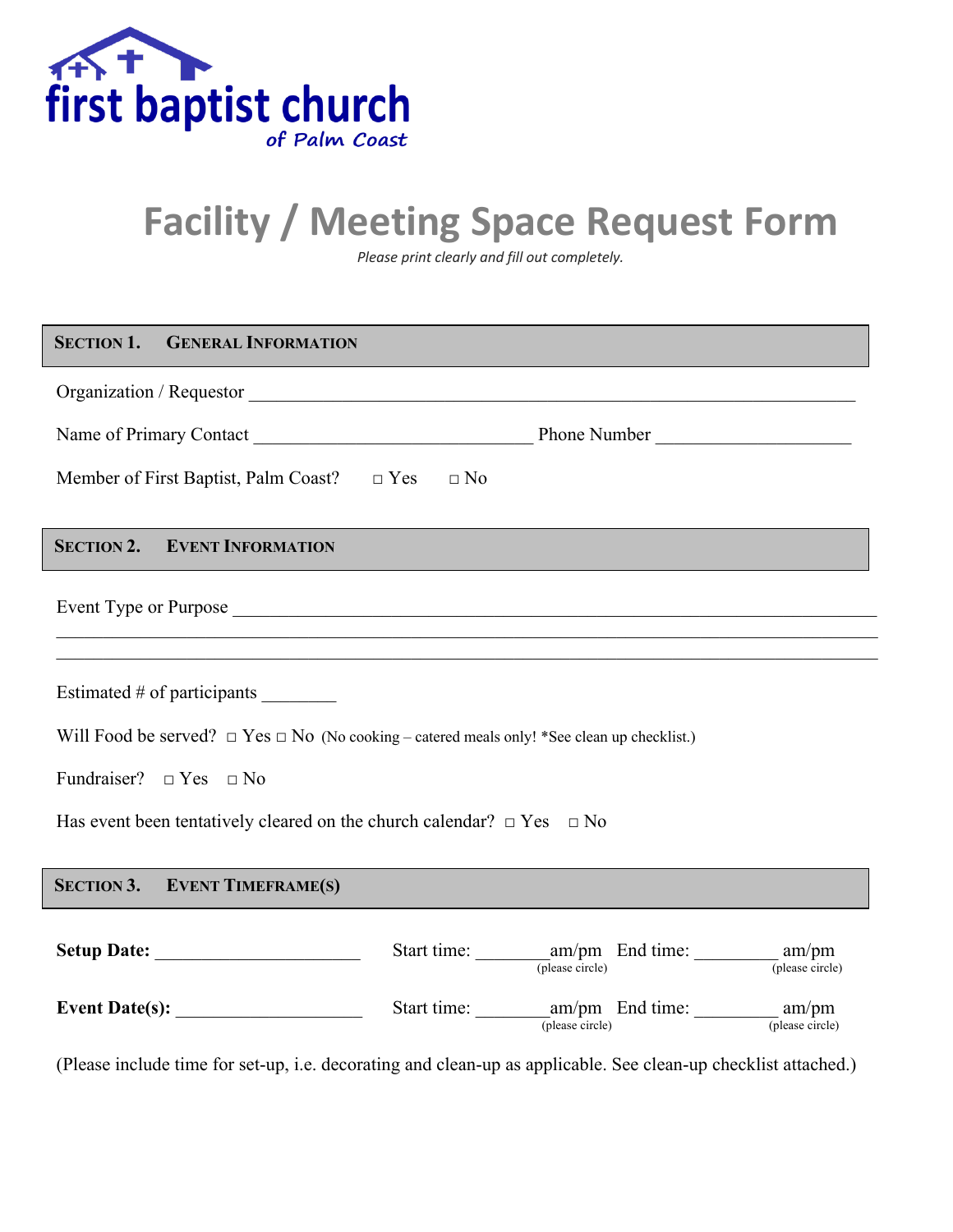# **SECTION 4. MEETING SPACE REQUESTED**

**Room(s) Needed:** (Please include all rooms, main and set up, that will be utilized for this event. \*See also the rate schedule below.)

| Worship Center (occupancy 497)                                                |
|-------------------------------------------------------------------------------|
| Activity Center (occupancy 240)                                               |
| Education Building (classroom occupancy varies, per set up)                   |
| $\text{Classroom}(s)$ Qty of classrooms:                                      |
| Meeting Room (occupancy 72 $\omega$ ) round tables – 150 with chairs in rows) |
| Shed Building (occupancy 70)                                                  |
| Pre-K Building (classroom occupancy varies, per set up)                       |
| Classroom(s) Qty of classrooms:                                               |
|                                                                               |

□ Choir Room (occupancy 70)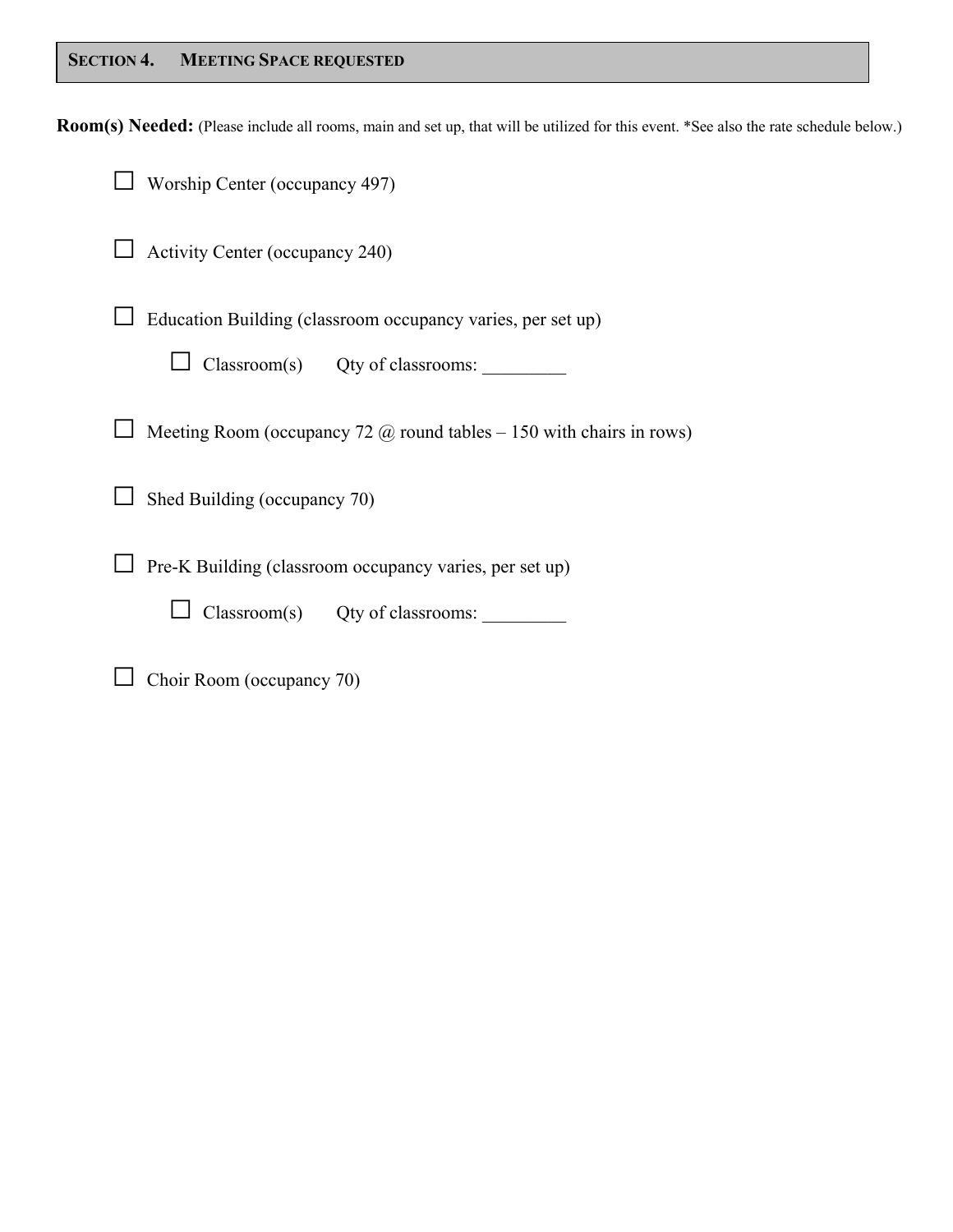| Name of Group <b>Name of Group</b>                                |                 | Event                                                          |                               |      |
|-------------------------------------------------------------------|-----------------|----------------------------------------------------------------|-------------------------------|------|
| Date(s) of Event                                                  |                 |                                                                |                               |      |
|                                                                   | Day of the Week | Month                                                          | Day                           | Year |
| <b>Event Hours ____: ____</b> am pm <b>until ____: ____</b> am pm |                 | (set up and clean up time, must be included in reserved hours) | Number in Group <b>Number</b> |      |
| Room(s) Requested                                                 |                 |                                                                |                               |      |

# **STANDARD ROOM SET UP CONFIGURATIONS**



**Q** Hollow Square



**Q** Chevron



□ T-Shape

□ Conference



□ Theater



**Banquet (8 chairs per round)** 





**Please include any special set up instructions. (Charges may be assessed to groups that do not return the room(s) requested to relative cleanliness and reasonable order.)**

**\_\_\_\_\_\_\_\_\_\_\_\_\_\_\_\_\_\_\_\_\_\_\_\_\_\_\_\_\_\_\_\_\_\_\_\_\_\_\_\_\_\_\_\_\_\_\_\_\_\_\_\_\_\_\_\_\_\_\_\_\_\_\_\_\_\_\_\_\_\_\_\_\_\_\_\_\_\_\_\_\_\_\_ \_\_\_\_\_\_\_\_\_\_\_\_\_\_\_\_\_\_\_\_\_\_\_\_\_\_\_\_\_\_\_\_\_\_\_\_\_\_\_\_\_\_\_\_\_\_\_\_\_\_\_\_\_\_\_\_\_\_\_\_\_\_\_\_\_\_\_\_\_\_\_\_\_\_\_\_\_\_\_\_\_\_\_**

Custodial Use Only: Time In: Time Out: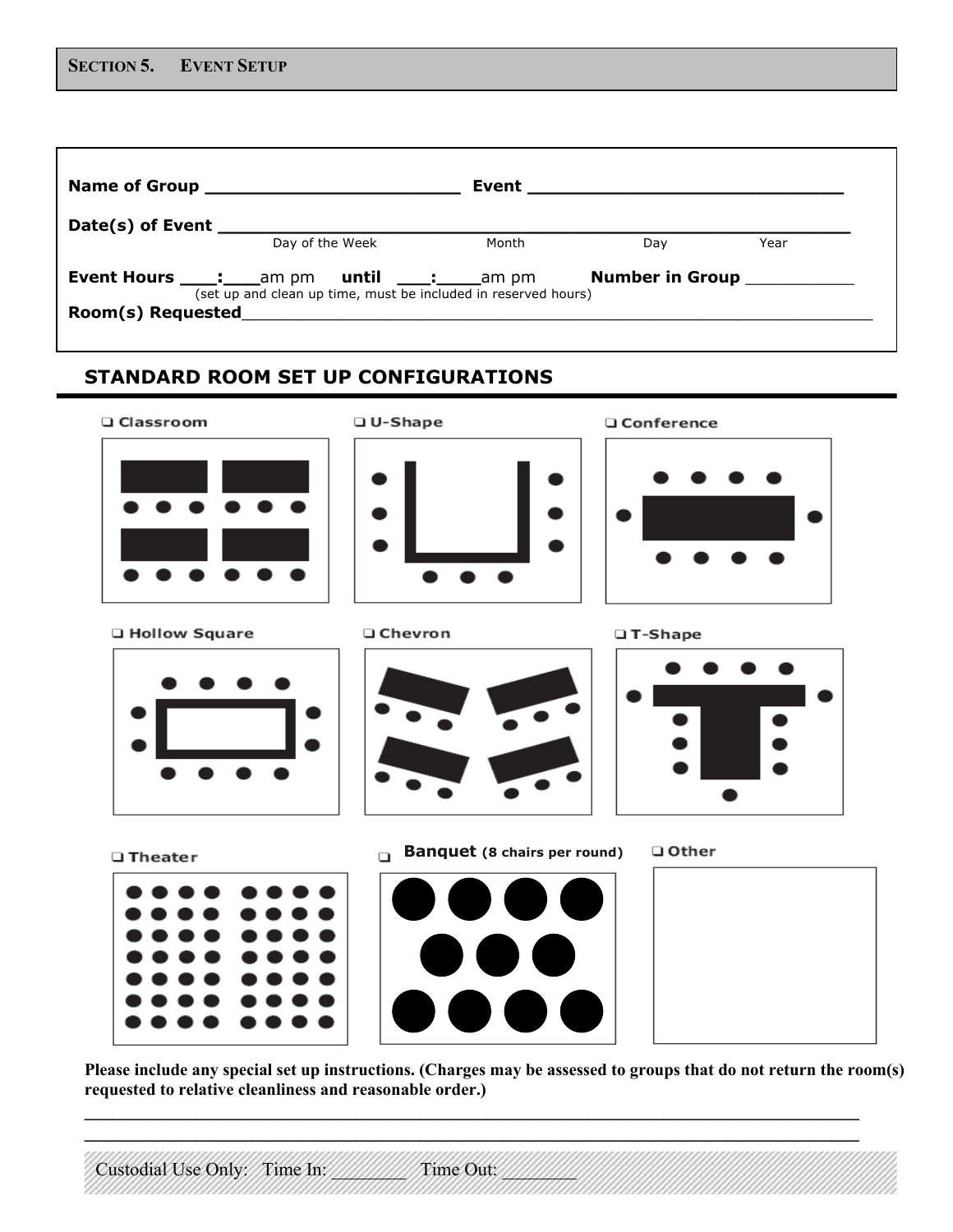# **SECTION 6. EQUIPMENT / FURNISHINGS**

|                |                                      | Equipment / Furnishings Needed: (Equipment and furnishings requested will be provided per availability.) |                  |                       |
|----------------|--------------------------------------|----------------------------------------------------------------------------------------------------------|------------------|-----------------------|
|                | Tables                               |                                                                                                          | Qty Rectangular: |                       |
|                | Chairs                               |                                                                                                          |                  |                       |
|                | Podium                               |                                                                                                          |                  |                       |
|                |                                      |                                                                                                          |                  | 1 Wireless available: |
|                |                                      | Computer (only available with Meeting Room, Worship Center & Choir Room)                                 |                  |                       |
|                |                                      | Sound System (only available with Meeting Room, Worship Center & Choir Room)                             |                  |                       |
|                |                                      | Video Projector (only available with Meeting Room, Worship Center, Choir Room & Shed)                    |                  |                       |
|                | Whiteboard / Chalkboard              |                                                                                                          |                  |                       |
|                |                                      |                                                                                                          |                  |                       |
|                |                                      |                                                                                                          |                  |                       |
|                | <b>SECTION 7.</b><br><b>SUPPLIES</b> |                                                                                                          |                  |                       |
|                |                                      | <b>Supplies Needed:</b> (Supplies requested will be provided per availability.)                          |                  |                       |
|                | Foam Plates                          |                                                                                                          |                  |                       |
|                | Plastic Flatware                     | Qty Forks: Qty Spoons: Qty Knives: ________                                                              |                  |                       |
|                | $\Box$ Napkins                       |                                                                                                          |                  |                       |
| $\blacksquare$ |                                      |                                                                                                          |                  |                       |
|                | $\Box$ Chafing Dishes                |                                                                                                          |                  |                       |
|                | Warmers                              |                                                                                                          |                  |                       |
|                | Tablecloths                          | Qty Rectangular: <u>Qty Round:</u>                                                                       |                  |                       |

(Supplies requested are subject to additional fees depending upon the quantity requested.)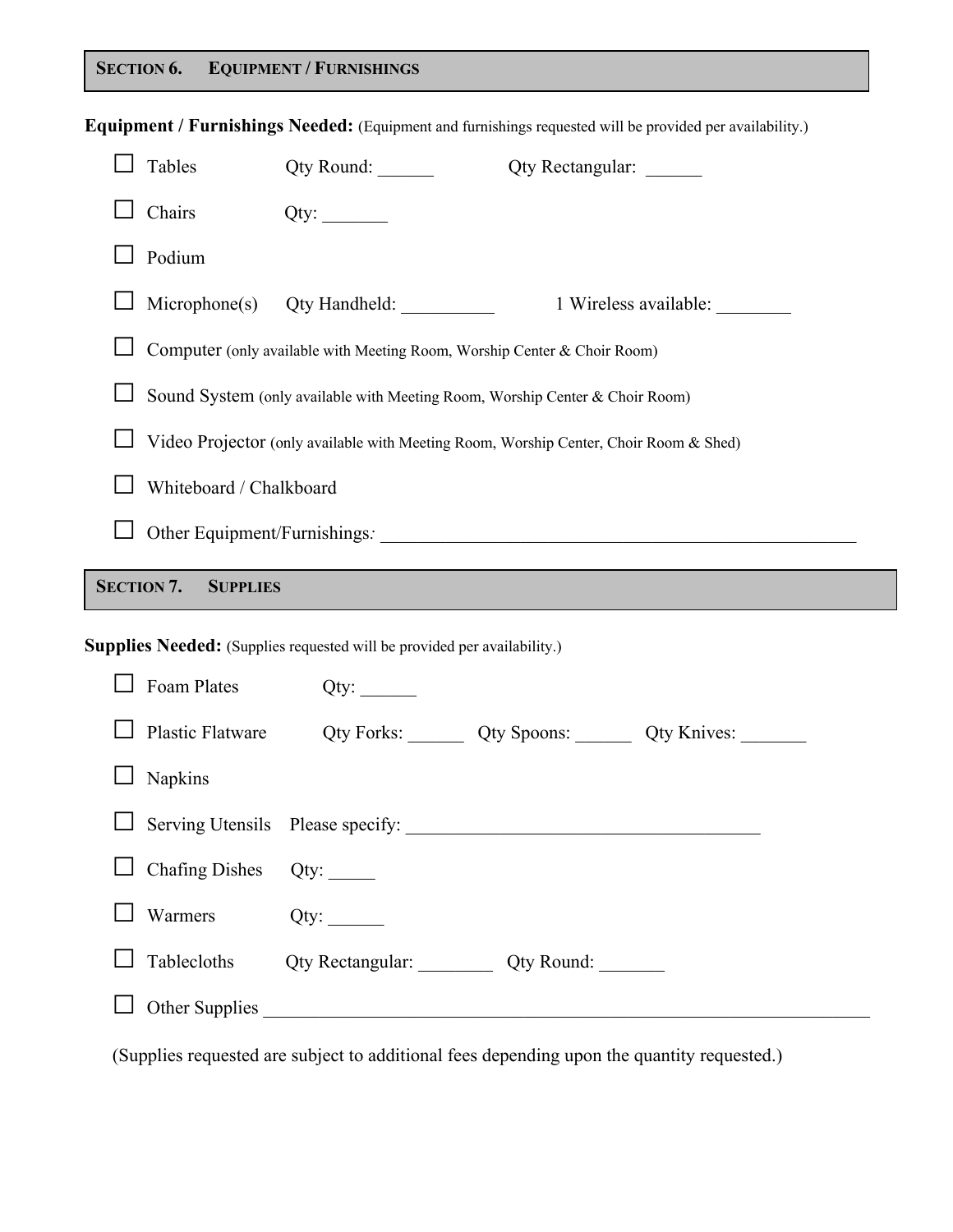| <b>SECTION 8.</b> | <b>STAFF SUPPORT</b> |
|-------------------|----------------------|
|-------------------|----------------------|

## **Staff Support Needed:**

| $\Box$ Organist / Pianist | \$50.00 Fee | Other Staff (as available) |
|---------------------------|-------------|----------------------------|
| $\Box$ Sound/Video Tech   | \$75.00 Fee |                            |

# **SECTION 9. FACILITY RATE SCHEDULE NON-CHURCH MEMBERS**

|                           | <b>General Rate</b><br>3-Hour Minimum * | <b>Hourly Rate</b><br><b>Over 3 Hours</b> |
|---------------------------|-----------------------------------------|-------------------------------------------|
| <b>Worship Center</b>     | \$500                                   | \$100                                     |
| <b>Activity Center</b>    | \$500                                   | \$100                                     |
| <b>Meeting Room</b>       | \$200                                   | \$50                                      |
| <b>Education Building</b> | \$500                                   | \$100                                     |
| <b>Pre-K Building</b>     | \$200                                   | \$50                                      |
| <b>Choir Room</b>         | \$200                                   | \$50                                      |
| <b>Shed Building</b>      | \$200                                   | \$50                                      |
| <b>Classroom</b>          | \$100                                   | \$25                                      |

**\*NON-MEMBERS:** Charges include Custodial Support. Organist / Pianist fees and Sound System Support (for where Sound System is applicable) are not included in the Facility Rate Schedule. See "Staff Support" section above.

|                               | <b>General Rate</b><br>3-Hour Minimum * | <b>Hourly Rate</b><br><b>Over 3 Hours</b> |
|-------------------------------|-----------------------------------------|-------------------------------------------|
| <b>Worship Center</b>         | \$250                                   | <b>\$100</b>                              |
| <b>Activity Center</b>        | \$250                                   | \$100                                     |
| <b>Meeting Room</b>           | \$100                                   | \$50                                      |
| <b>Education Building</b>     | \$250                                   | \$100                                     |
| <b>PK/Children's Building</b> | \$100                                   | \$50                                      |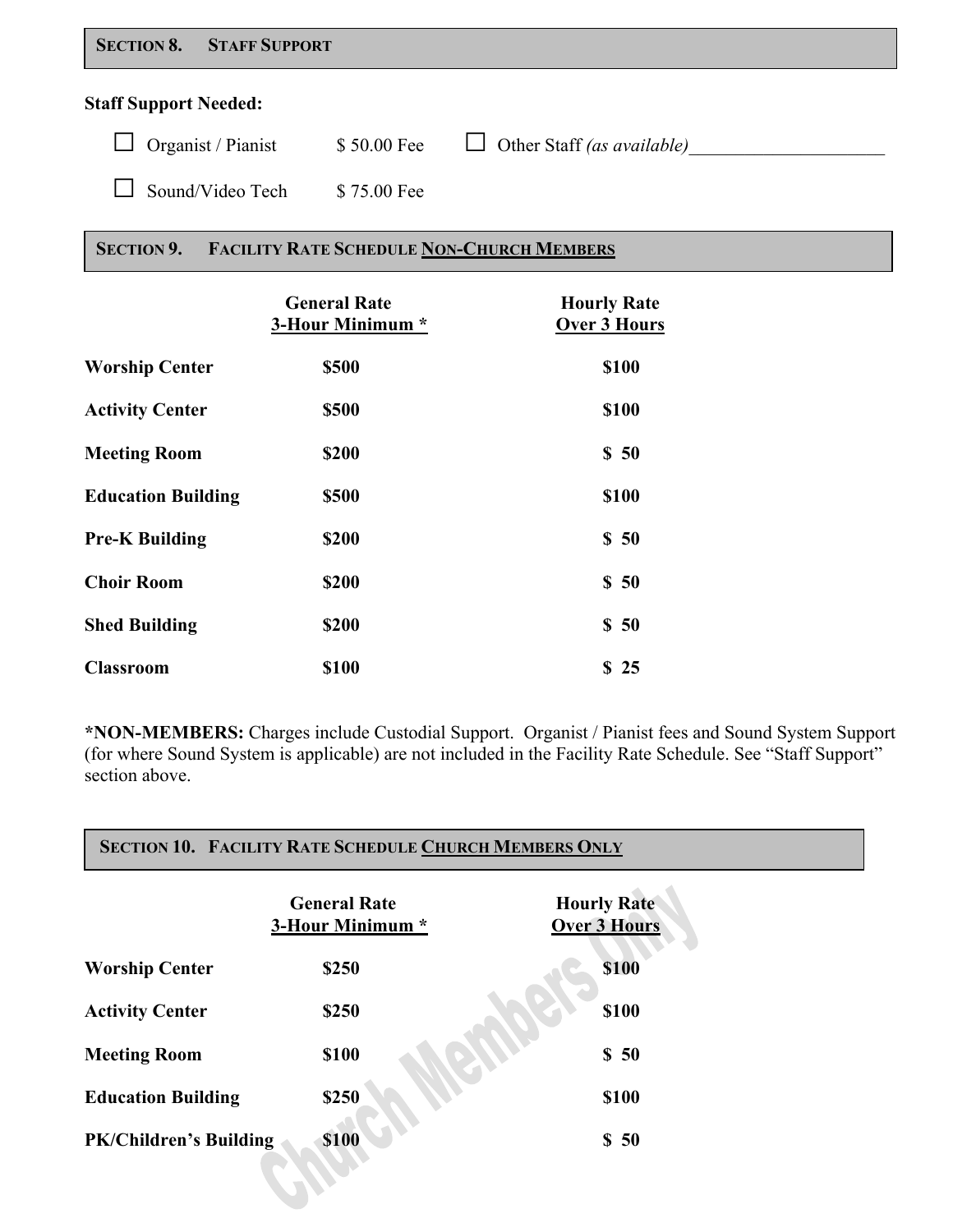| <b>Choir Room</b>    | <b>\$100</b> | \$25 |
|----------------------|--------------|------|
| <b>Shed Building</b> | <b>\$100</b> | \$25 |
| <b>Classroom</b>     | <b>\$100</b> | \$25 |

**\*CHURCH MEMBERS:** Charges include Custodial Support. Organist / Pianist fees and Sound System Support (for where Sound System is applicable) are not included in the Facility Rate Schedule. See "Staff Support" section above.

# **SECTION 11. FACILITY AGREEMENT**

#### **A. RESERVATIONS:**

- Facility / Room reservations are scheduled on a first come, first reserved basis.
- A non-refundable deposit of \$50 is required at the time of scheduling in order to secure a reservation.
- Reservations can be scheduled up to three (3) months in advance.
- Reservations can be scheduled no less than one (1) week in advance.
- **Set-up and clean-up time must be included in the hours reserved for your event.**
- Events running beyond reserved hours will incur charges at the hourly rate over 3 hours.
- A certificate of liability naming First Baptist Church may be required for some events. (See **"D"** below for additional information.)
- Reservations are subject to cancellation at the discretion of First Baptist Church staff. However, a reasonable effort will be made to honor all reservations.

#### **B. BUILDING / ROOM USE GUIDELINES**

In effort to preserve the beauty of the facility, all rooms / equipment reserved must be left in the same condition in which they were found. All requesting groups are asked to do reasonable clean-up of the reserved area after each use. Please abide by the following guidelines for clean-up after use of the facility / room:

- 1. Arrange chairs/tables in neat order and/or restack.
- 2. Wipe off table tops after eating.
- 3. Clean up any new spills on carpet/tile.
- 4. Check restrooms for tidiness/cleanliness. Pick up any paper trash on floor.
- 5. Dispose of trash in the proper containers.
- 6. Kitchen, refrigerator, and stove must be left clean.
- 7. Make sure stove/oven is off.
- 8. All kitchen items used must be left clean and in their proper place.
- 9. Wipe off kitchen countertops.
- 10. Return all equipment to the location in which it was found and to its original settings.
- 11. Switch off the lights.
- 12. Check out was according to permitted time.

#### **\*\*Please do not use any rooms beyond those reserved and agreed upon.**

#### **C. ADDITIONAL GUIDELINES**

- No smoking, gambling or alcoholic beverages are allowed on church property.
- The church is a public facility, therefore, all event attendees should be encouraged to wear the proper attire, i.e. no swimsuits; shoes and shirts should be worn at all times.